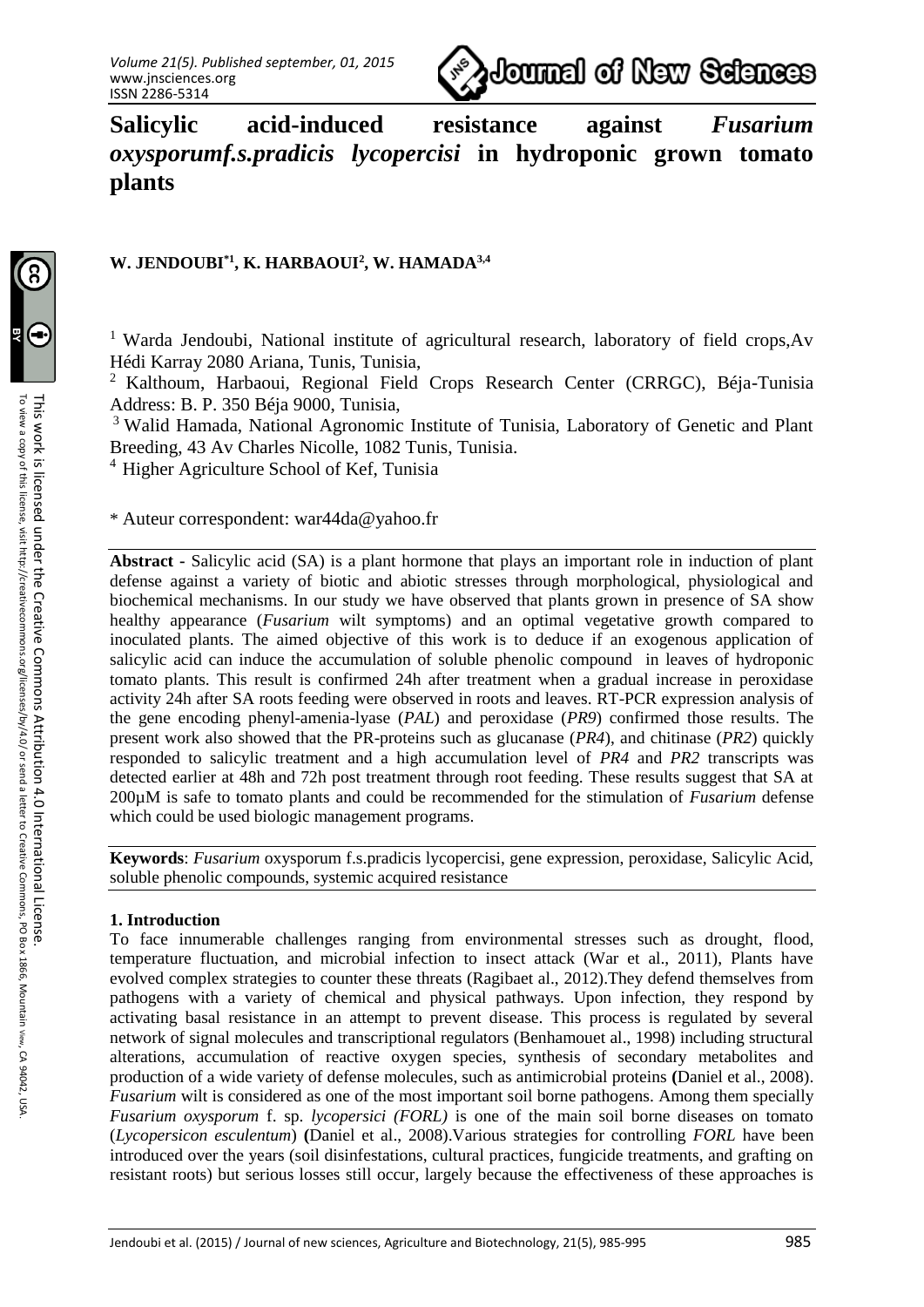

variable and often short-lived. In addition, highly resistant tomato cultivars are not commercially available, although some breeding lines derived from cultivars Vender and Larma have proven to be good sources of resistance (Benhamou et al., 1994). Due to their destructive effects on many important crops, *FORL* has attracted great efforts in different research disciplines over the last century, aiming to develop effective control strategies **(**Ernesto et al., 1998). One of the main strategies consist in grafting commercial varieties on resistant rootstocks as Hymen or Bofor which reduces quality and yield of grafted plants. It is now well documented that treatment of plants with various agents used such as elicitors (e.g., virulent or avirulent pathogens, non-pathogens, cell wall fragments, plant extracts, and synthetic chemicals) can lead to the induction of resistance to subsequent pathogen attack exploiting both locally and systemically SAR **(**Walters et al., 2005). Elicitors refer to chemicals that can trigger physiological and morphological responses and secondary metabolism in plants (Benhamou, 1996). Elicitation causes a variety of defensive reactions and the accumulations of secondary metabolites (Yukimune et al., 1996; Zhang et al., 2004; Zhao et al., 2005).

Plant phytohormones such as ethylene, abscisic acid, jasmonic acid (JA), and salicylic acid (SA) are important components of different signaling pathways involved in plant defense. Exogenous application of SA and JA manipulates various physiological, biochemical and molecular processes in plants (war et al., 2011). Because SA plays a key role in a plant's growth, development, and defense responses, and it is involved in some signal transduction systems to induce particular enzymes (Chen et al., 2006).

This work is devoted i) to study the expression of some protein related gene and ii) to determine the effect of SA treatment on phenol release, peroxidase activity and gene defense response in tomato (*Lycopersicon esculentum*), during *Fusarium oxysporum f. sp.lycopersici* infection, and after exogenous SA root feeding.

### **2. Material and Methods**

### **2.1. Tomato plants and SA treatment**

Tomato Seeds *(Lycopersicon esculentum) Cv. '*Riogrande' highly susceptible to *FORL* were surface sterilized for 1 min in 75% ethanol and immerse for 3 min in sterile distilled water to germinate aseptically. The tomato seedlings were grown in hydroponic culture. Salicylic acid (Sigma) dissolved in distilled water was added to the MS liquid medium for root feeding at a final concentration of 200µM. Equal volume of distilled water was added to the hydroponic medium of control plants. In order to ensure a continuous supply of nutriments and required concentration of SA,the amended medium was renewed daily during one week as adopted by Sudhamony et al. (2009).

### **2.2. Pathogen inoculation**

*Fusarium oxysporum* f.sp. *radisislycopercisi* strain, isolated from greenhouse tomato roots, was grown on potato dextrose agar medium in light at 20°C. Spores from 7-days-old cultures were removed gently from the surface of each plate culture by adding sterile distilled water. The spore suspension used for inoculation was applied at a concentration of  $10<sup>6</sup>$  spores ml<sup>-1</sup>. Tomato plants were inoculated by the addition of the spore suspension in the hydroponic medium three days after the last SA application. No inoculated tomato plants were used as control.

#### **2.3. Antifungal activity in vitro assay of SA against FORL**

The direct effect of SA was tested *in vitro* by measuring the development of *FORL* myceliumon PDA medium amended with 30, 50, 100, 200, and 300µM SA solution. A plug (6 mm diameter) of fresh *FORL* mycelium was placed in the middle of the amended PDA plate. The mycelium growth was measured every three days until the total coverage of no SA amended PDA plate was reached.

#### *2.4. Disease assessment*

The assessment of disease severity was accomplished according to Vakalounakis and Fragkiadakis (1999). The inoculum used in this assay was prepared from microconidia grown during three to five days in shaking potato dextrose medium at 25°C. The concentration of conidia was assessed with Malassez cell evaluated and used to inoculate the seedlings at a final concentration of  $10^6$  spores ml<sup>-1</sup>. Two weeks after inoculation, the disease severity was recorded according to a visual scale from 0 to 3 (0: no symptoms; 1: light yellowing of leaves, light or moderate rot on tap root and secondary roots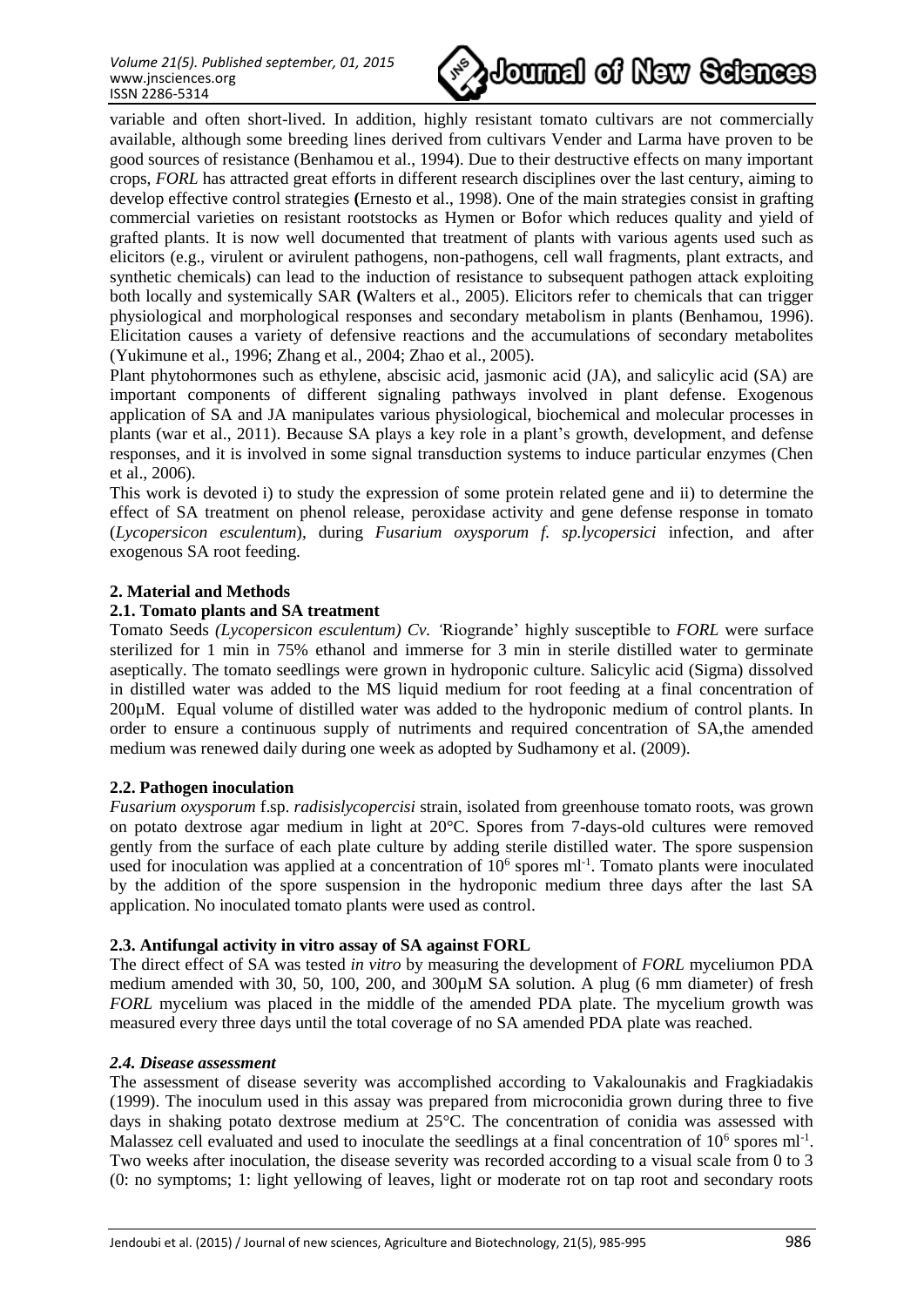*Volume 21(5). Published september, 01, 2015* www.jnsciences.org ISSN 2286-5314



and crown rot; 2: moderate or severe yellowing of leaves with or without wilting, stunting, severe rot on tap root and secondary roots, crown rot with or without hypocotyls rot, and vascular discoloration in the stem; and 3: dead seedlings). Disease incidence was determined using the following formula (Song et al., 2004)

$$
Disease incidence (%) = \left[ \frac{(\sum scale \times number of plants infected)}{(highest scale \times total number of plant)} \right] \times 100
$$

#### **2.5. Extraction and quantification of soluble phenolic compounds**

Levels of soluble phenolic compound were evaluated according to El Hadrami et al. (1997). Foliar tissue (200 mg) was homogenized in an ice bath with 1.5 ml methanol. The homogenate was centrifuged three times at 10,000 g for 5min, and the supernatants were recuperated each time. A volume of 100 µl of the supernatant was added to Folin-ciocalteu reagent and sodium carbonate. The mix was incubated at 40°C for 30 min and the blue color was read at 760nm. The content of soluble phenolic compounds was determined for the experiments described above and was expressed in mgequivalents of Cathechin (Sigma) per g of fresh weight.

#### **2.6. Peroxidase activity**

Crude enzyme has been extracted with cold tris-maleate buffer 0.1 M, pH 6.5. The Peroxidase activity has been evaluated by spectrophotometer at 470 nm as described by EL Hadrami and Aauzac (1997) using Guaiacol (Sigma) as substrate.

### **2.7. RNA extraction and RT-PCR analysis**

Leaves of SA treated plant were excised at 24h, 48h and 72h after SA application. Immersed in liquid nitrogen and stored at –80°C. Total RNAs were treated according to Trizol (Invitrogen) protocol. The reverse transcription reaction was carried out using MMLV-RT (Invitrogen) and subsequent cDNA was used as templates for PCR analysis. After the initial denaturing step at 94°C for 5 min, different cycles were performed. Each cycle consisted of denaturing step at 94°C for 30s annealing at 50°C for 30s, and elongation at 72°C for 30s with a final extension step performed at 72 °C for 7 min. The primers sequences used in PCR reactions are listed in table 1.

| <b>Table 1.</b> Sequence of primers used in the RT-PCR reactions |                    |                                      |
|------------------------------------------------------------------|--------------------|--------------------------------------|
| Gene                                                             | <b>Description</b> | <b>Primers (Forward and Reverse)</b> |
| <b>Tubilin</b>                                                   | <b>Totub</b>       | 5'-CCAGGTTTGCCACTCACTTG-3'           |
|                                                                  |                    | 5'-GGAAAACGAAGAATGTGAGCAT-3          |
| <b>Chitinase</b>                                                 | PR4                | 5'-CTCCAATGGCTCTTCCACAT-3'           |
|                                                                  |                    | 5'-GAAATTGCTGCTTTCCTTGC-3'           |
| <b>Glucanase</b>                                                 | PR2                | 5'-TCTTGCCCCATTTCAAGTTC-3'           |
|                                                                  |                    | 5'-TGCACGTGTATCCCTCAAAA-3'           |
| <b>Peroxidase</b>                                                | PR9                | 5'-GTCTCTTGTGCGGATATTGTTG-3'         |
|                                                                  |                    | 5'-ATTGTGGTGTTGTCATTGATGG-3'         |
| protein isoform PR-P6                                            | PR <sub>1</sub>    | 5'-ATAGTCTGGCCTCTCGGACA-3'           |
|                                                                  |                    | 5'-TCTTGTGAGGCCCAAAATTC-3'           |
| <b>Phenylalanine</b><br>Ammonia-                                 | PAL                | 5'-GGTGTGAAGGCGAGTAGTG-3'            |
| <b>lyase</b>                                                     |                    | 5'-AGTTGAGGAGTGTTGTGATGG-3'          |

### **2.8. Statistical analysis**

Data were analyzed by one-way analysis of variance (ANOVA) and Duncan's multiple range tests using a statistical software package (SPSS 10.0 Inc.). There were five replications for each of the treatments.

### **3. Results**

### **3.1. In vitro antifungal activity assay of SA against FORL**

The mycelium growth of *FORL* was not significantly affected by SA added to PDA medium. None of the three tested concentrations of SA (30µM, 50µM, 100µM, 200µM, 300µM) was found to inhibit mycelia growth of *FORL* compared to the control.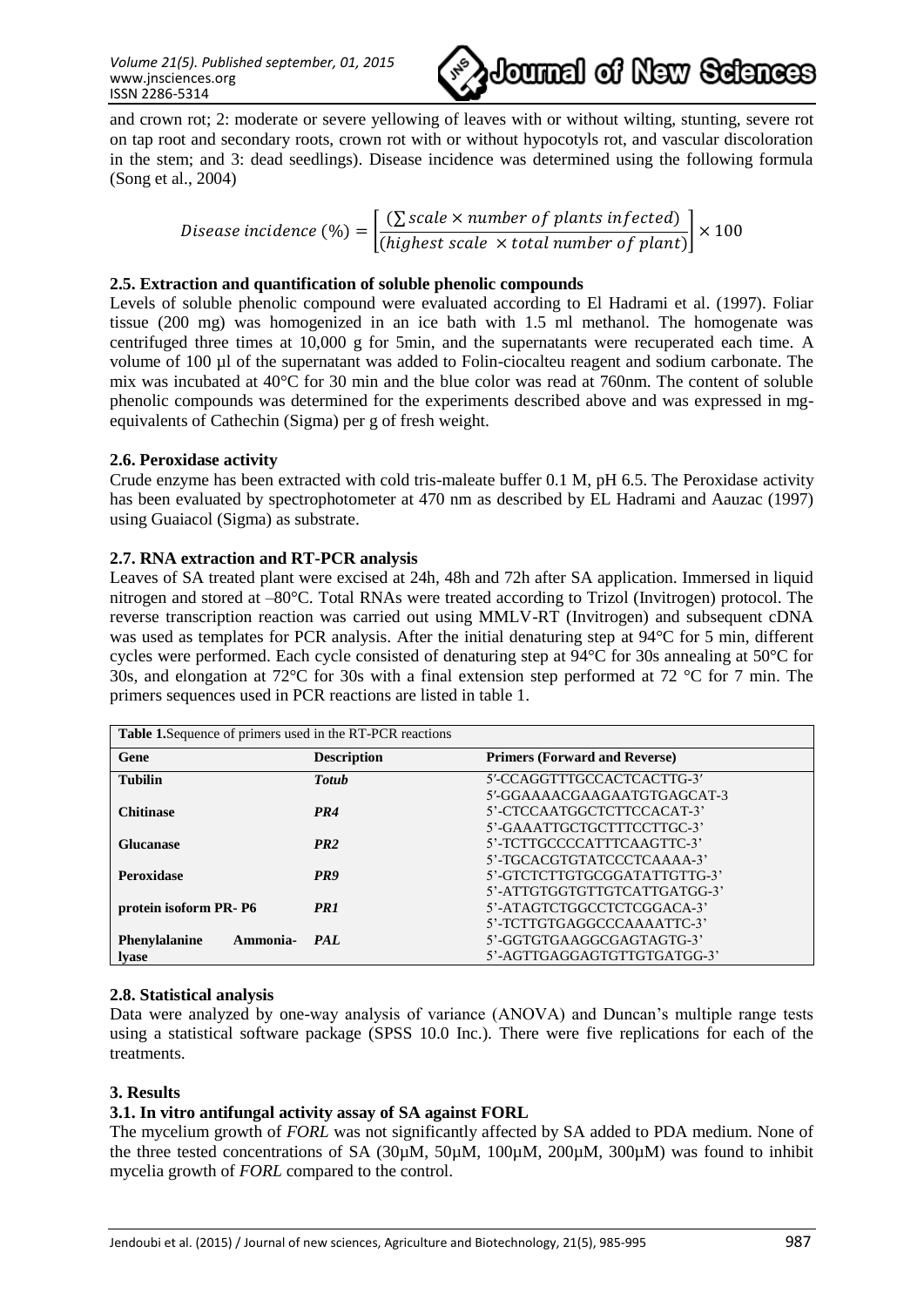

### **3.2. Effect of SA treatment on disease incidence**

The concentration of 200 $\mu$ M SA added to the hydroponic medium affected significantly the infection and the wilt development by *FORL* on tomato plants. The percentage of vascular browning and leaf yellowing wilting was remarkably reduced when plants were grown in presence of SA. Tomato plants inoculated with *FORL*, but not receiving SA treatment through roots, exhibited typical vascular browning and leaf yellowing wilting, while SA-treated plants showed less than 20% of vascular browning and leaf yellowing wilting only 2 weeks after inoculation (Figure 1).



Two weeks after inoculation, SA-treated plants showed less than 9 % of leaf yellowing compared to the control which exhibited disease incidence reaching 70 ℅. Moreover, plants treated three days before inoculation show healthy appearance and an optimal vegetative growth compared to inoculated plants. Applying SA 72h before inoculation has also a beneficial effect on root system development (Figure 2 B) compared to inoculated untreated plants (control) (Figure 2 A).



**Figure 2.** Effect of 200µM salicylic acid (SA) treatments72h before inoculation and *FORL* infestation on tomato seedlings grown in nutritive medium 15 days after inoculation. (A) Control inoculated plant exhibiting wilting; (B) plant treated with SA and inoculated 72 h after SA application of 200 $\mu$ M by root feeding.

# **3.3. Effect of SA on soluble phenolic compounds**

The addition of 200µM of SA to the hydroponic medium enhances the content of soluble phenols dices in the leaves 24h after application until 4 mg  $g^{-1}$  fresh weight. The value of 2.13 is higher than the amount found in the leaf of the untreated plants (Figure 3A). Content of free phenolic compounds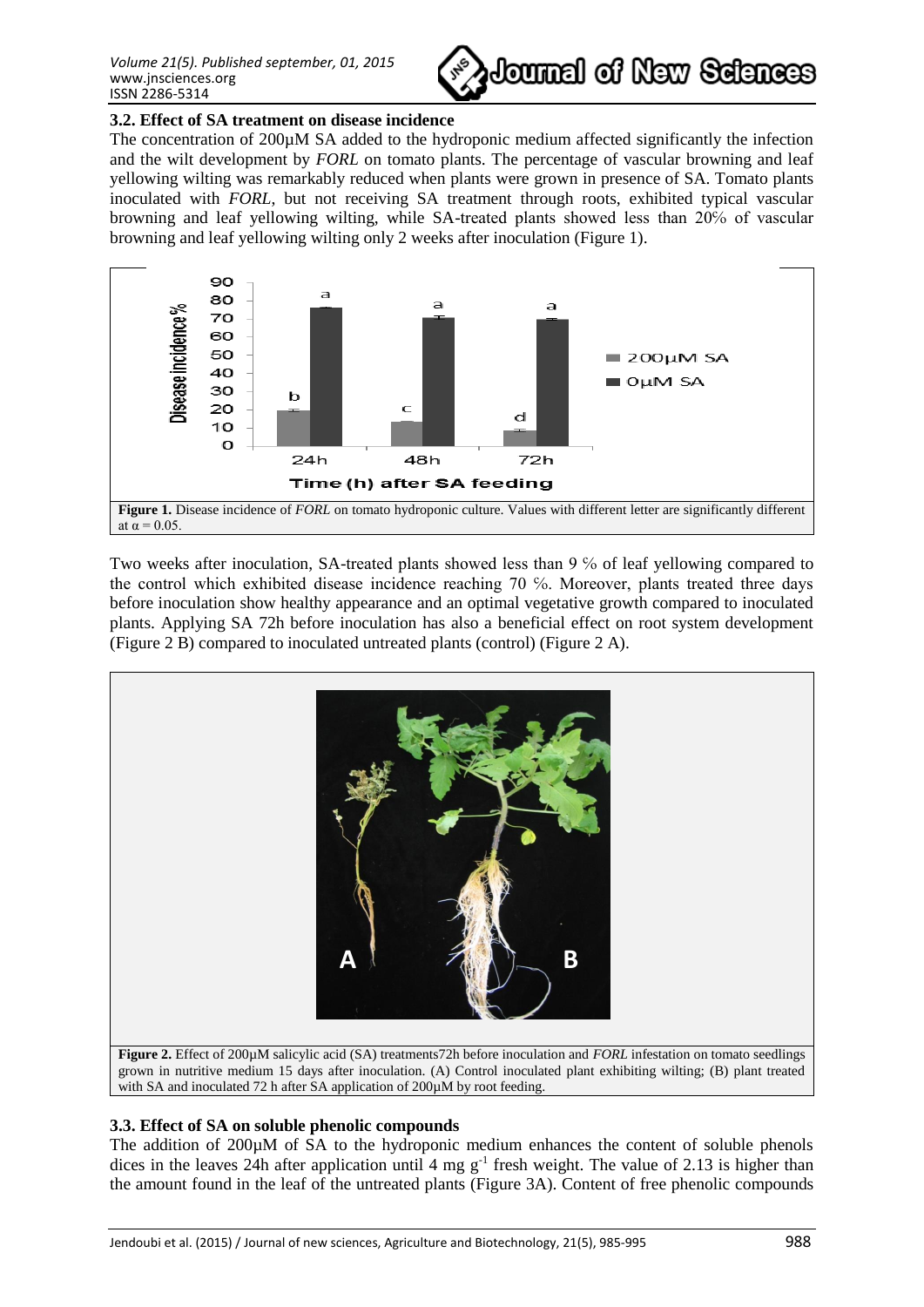

is 4.7 times higher than those of control plants 72h after roots SA feeding. Similarly, this content is 2.48 times higher than the control at 48 h after root SA feeding (Figure 3A). The soluble phenolic content in leaves of treated infected plant showing no symptoms was 13.25 mg per g f wt, representing about 6 and 5.5 times higher than that found in untreated infected plants without disease symptoms respectively after 72h and 48h of inoculation (Figure 3 B). For all dates the released phenolic compound was higher in SA treated seedlings than the control.



**3.4. Effects of salicylic acid on the activities of PAL**

RT-PCR expression analysis of the gene encoding phenyl-amenia-lyase (PAL) confirmed the results found earlier (Figure 4).The results showed that *PAL* transcripts were highly accumulated at 72h after SA roots feeding. This is correlated with a high levels of phenolic compounds measured in leaves at 72h.



# **3.5. Effects of salicylic acid on peroxidase activity**

The treatment with 200µM SA have an effect on the peroxidase activity in roots and leaves of hydroponic tomato plants. Interestingly, the peroxidase activity of plants inoculated by *FORL* is 1.4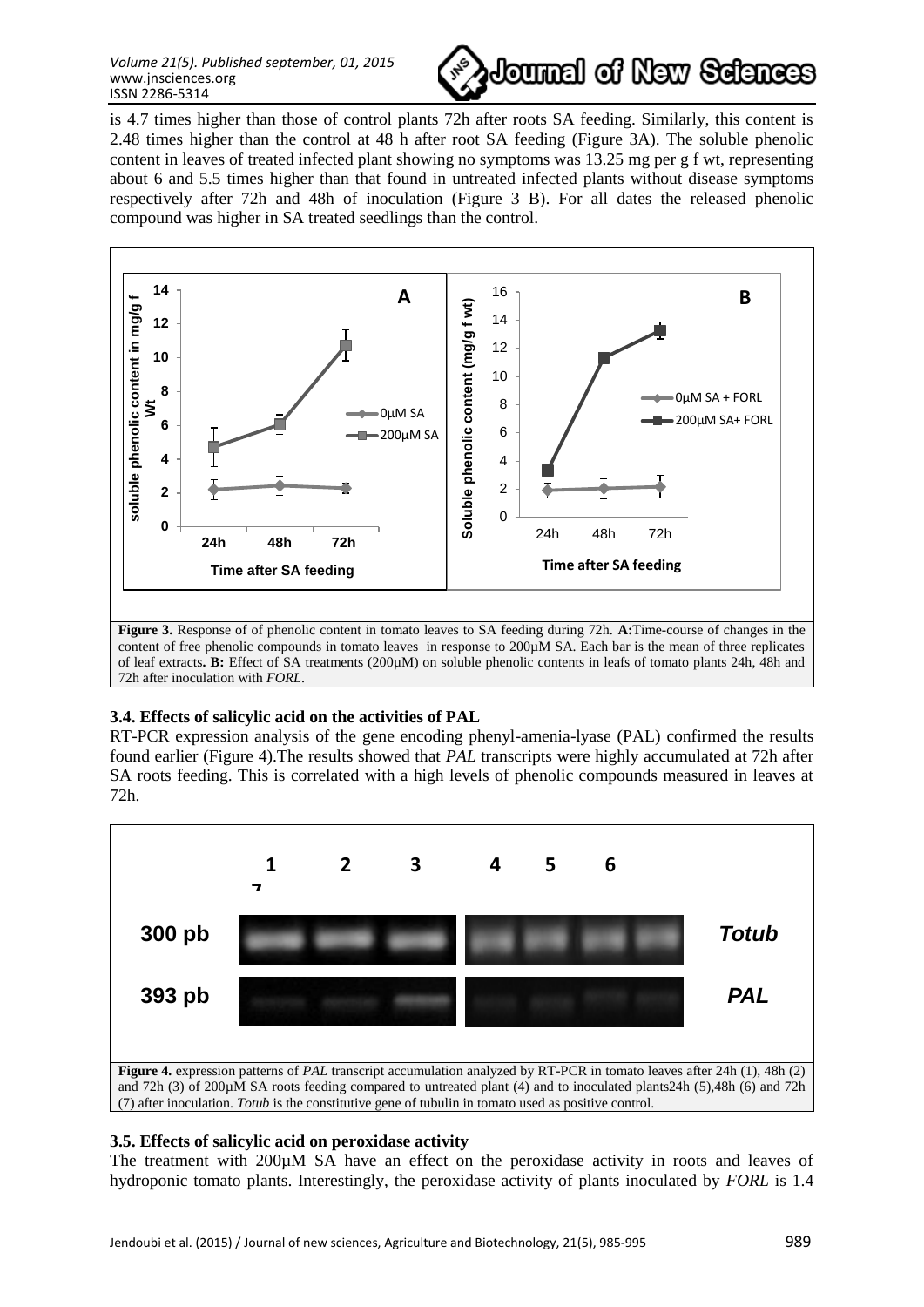

times higher in roots (Figure 5A) than in leaves (Figure 5B). Thus, the maximum increase in peroxidase activity has been reported at 72h post inoculation. Indeed, inoculation of control plants (+ *FORL*) induce peroxidase activity at 24 h post inoculation with 8.87 and 3.62 times higher than that of healthy plants (-SA) in roots and leaves respectively.

Peroxidase activity was 6.41 and 14.79 times higher in treated plants (+SA) at 72h in roots and leaves respectively. Peroxidase activity increased several fold in tomato leaves after 200µM SA feeding, indicating that the root system might have the capacity to assimilate and re-circulate SA throughout the plant or reduce the peroxidase activity by systemic signal in leaves.



# amended with SA and inoculated with *FORL* compared to the controls.

### **3.6. Effects of salicylic acid on the expression of PR9 gene**

To confirm the biochemical assay of peroxidase activity, a molecular study of the gene involved in the expression of peroxidase (PR9) was performed by RT-PCR analysis. The expression patterns of *PR9*  showed that there is an accumulation of PR9 transcripts in leaves of *FORL* inoculated plants, 72h after inoculation (Figure 6). Furthermore, a noticeable accumulation of *PR9* transcripts was detected in tomato leaves at 48 h and 72h after SA treatment (Figure 6).



### **3.7. Accumulation of PR transcripts in tomato plants**

The PR proteins are a group of inducible proteins whose synthesis is associated with some types of resistance to pathogen and elicitors. Thus, we study the expression of three different PR proteins. The electrophoresis profiles showed an accumulation of *PR4* (glucanase), *PR2* (chitinase) and *PR1*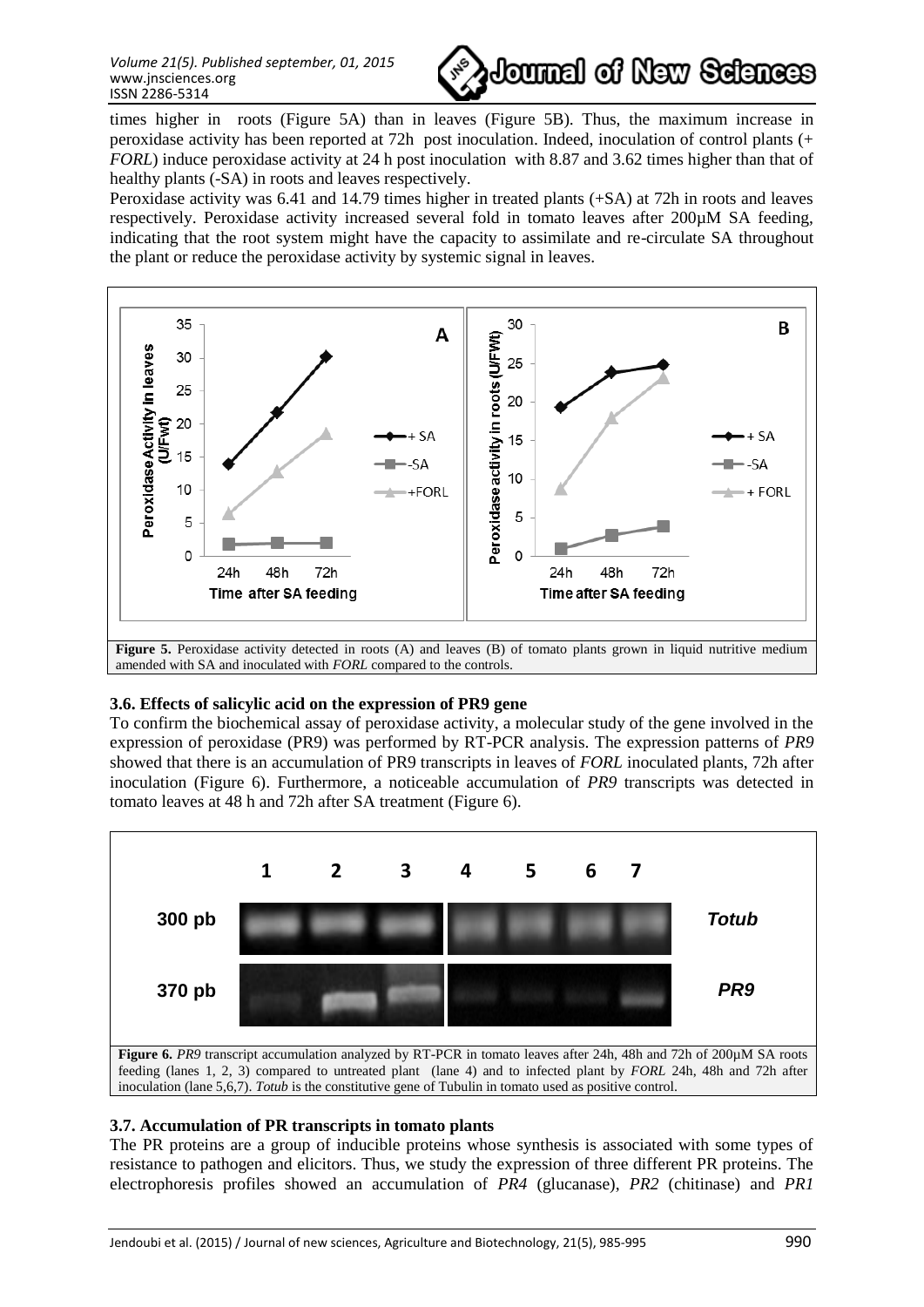

(defensine) transcripts in leaves of plants inoculated by *FORL* only 72h after inoculation. In plants treated with 200µM SA a high level of *PR4* and *PR2* was detected earlier at 48h and 72h post treatment. However, very low *PR1* gene expression was observed for the same treatment (Figure 7)



#### **4. Discussion**

Pre-treatment of plants with different biotic (pathogens and insect pests) and abiotic inducers (chemicals) induce plant defense against their subsequent attack. This induction of plant defense is mediated through various physiological, biochemical and molecular mechanisms (Idrees et al., 2011). In this study, we showed that SA can activate systemically the resistance against *FORL* in hydroponically grown tomato plants. This was accomplished by providing 200 μM of SA directly to the root system of the plant. The growth rates of *FORL* mycelium after the treatments with different concentrations of SA did not show any significant impact, which is on correlation with the result found by Juane (2010). It has been proposed that SA affects the plant growth under stress through nutrient uptake, water relations, stomatal regulation and photosynthesis (Hayet et al., 2009). SA treated plants showed healthy appearance and an optimal vegetative growth. These results indicate that SA has several beneficial effects including the enhancement of plant growth (Raskin, 1992) related to signaling pathways. In each experiment performed, there was a significant decrease in the incidence of disease when the pathogen inoculation was preceded by SA treatment. Plants that did not receive SA consistently had larger vascular browning and leaf yellowing than the treated plant.

Exogenous application of 200  $\mu$ M SA on tomato plants through hydroponic medium could significantly increase foliar SA levels and activates systemic resistance that was effective against *Alternaria solani* (Spletzer et al., 1999). Exogenous SA stimulated the systemic resistance against *Fusarium* wilt of chickpea and reduced the disease severity significantly (Saikia et al., 2003). In this study it was observed that SA did not possess direct antifungal activity against *F. oxysporum* f. sp*. radisiclycopersici*, and disease resistance in tomato was the result of plant defense mechanisms rather than direct inhibitory effects of SA on the fungus. This strengthens the hypothesis that SA activates the signal transduction pathway, thus leading to the expression of SAR, rather than inhibiting the fungus directly (Métraux et al., 2002)

SA is known to be a potent inducer of systemic resistance in tobacco, cucumber, potato, and *Arabidopsis* (Coquoz et al., 1995; Ward et al., 1991; White et al., 1979). Consequently, it is not surprising that SA exerts a similar effect in tomato. This is in agreement with other reports showing that the treatments of plants with SA can provide a significant degree of protection against pathogens (Métraux et al., 1993; Kauss et al., 1993; Van Kan et al., 1995) as well as delaying the development of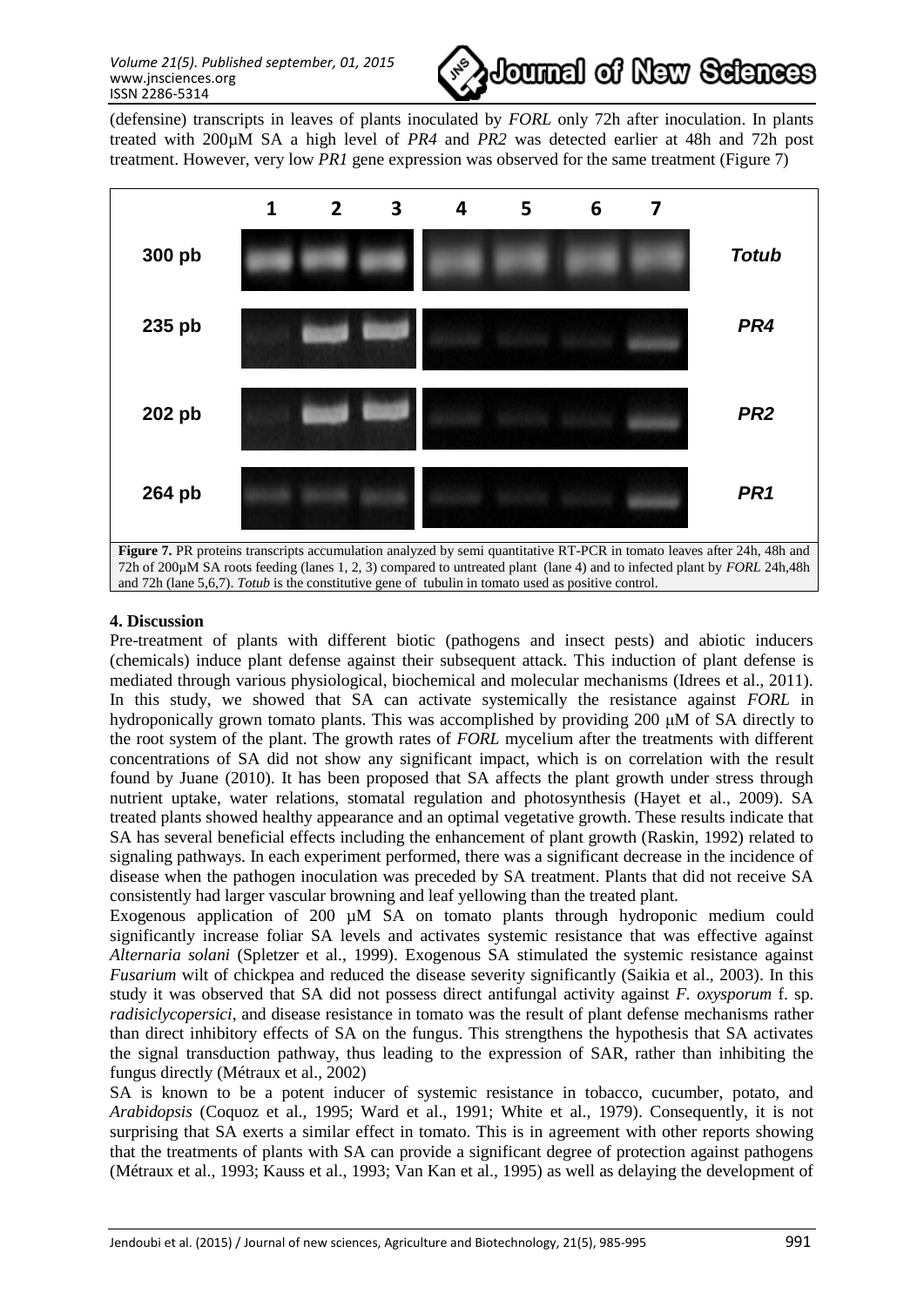

disease. Current findings revealed salicylic acid induced resistance to grey mould (*Botrytis cinerea*) on tomato and tobacco plants (Achuo et al., 2004).

In addition to delaying the development of disease, SA also affected the accumulation of phenolic compounds which are associated with plant resistance (El Hadrami et al., 1997). Phenolic compounds are naturally antifungal compounds and their accumulation in plants reduces pathogen attacks (Mpiga et al., 1997). In addition to direct effects of phenolic compounds on fungal pathogen, they are oxidized, by peroxidase, to form more toxic quinines (Gogoi et al., 2001). The study also showed that SA is an elicitor that stimulated the accumulation of the *PAL* transcripts in tomato leaves. This gene codes for an enzyme catalyzing biosynthetic reactions form defensive compounds (Sgarbi et al., 2003; Solecka and Kacperska, 2003; Zhao et al., 2005). It has been suggested that SA inhibits catalase activity, leading to increased levels of H<sub>2</sub>O<sub>2</sub> (Chen et al., 1993), which in turn induces *PAL* gene expression (Desikanet al., 1998) and synthesis of phenolic compounds (Dorey et al., 1997). Evidence has shown that the PAL activity could be induced by SA elicitation in parsley, citrus and grapes (Chen et al., 2006; Lafuente et al., 2004; Thulke and Conrath, 1998), which would result in the accumulation of plant secondary metabolites (Janas et al., 2002; Sgarbi et al., 2003; Soleckaand Kacperska, 2003; Zhao et al., 2005). In addition, we found that in both SA-treated and infected untreated plants different phenolics of the hydroxycinnamic derivatives group were accumulated. These phenolics were different from those expressed by a healthy untreated plant. In summary, the results indicate that SA protects tomato plants from *Fusarium* wilt and could induces tomato resistance by enhancing induced chemical defenses.

Peroxidases are not only constitutive but also inducible enzymes, which are synthesized under the influence of various physical, chemical, and biotic agents (Haluskova et al., 2009). the peroxidase activity increased to a great extent in the SA treated plants compared to control, probably contributing in enhanced resistance of tomato to *FORL*. Spraying SA on pear plants increased peroxidase activity greatly and contributed in protection of pear fruits against postharvest diseases (Cao et al., 2006). A rapid increase in peroxidase activity was found also in pretreated infected faba bean plants after 24 h for *B. fabae* pathogen and after 48h for *B. cinerea* (Maggie et al., 2007). The role of oxidative enzymes such as peroxidase could be explained as an oxidation process of phenol compounds to oxidized products (quinones) which may limit the fungal growth. Vance et al. (1980) and Fry (1982) stated that peroxidase is known to be involved in the oxidation of polymerization of hydroxycinnamyl alcohols to yield lignin and crosslinking isodityrosine bridges in cell wall. Ride (1983) and Tarradet al. (1993), reported that increase in peroxidase activity, enhance lignification in response to chocolate spot infection which may restrict the fungal penetration. These findings indicate a positive relationship between resistance and peroxidase activity. Peroxidase also produces free radicals and hydrogen peroxide which are toxic to many microorganisms (Pena and Kuc, 1992). Another supportive suggestion was brought by Nawar and Kuti (2003) who stated that an increase in peroxidase activity is considered as a preliminary indicator for resistance of broad beans to chocolate spot disease. According to Igor (2014), this increase in peroxidase activity may be considered as defense function of the plant organism view the highest peroxidase activity observed in the calli growing on the medium containing SA and infected by bunt and smut pathogens. These compounds act as barriers against pathogen invasion. The study of gene expression encoding peroxidase (*PR9*) confirms the results found following the analysis of the peroxidase activity.

It is evident that SA is an endogenous signal for the activation of certain plant defense responses, including *PR-*gene expression and establishment of enhanced resistance (Klessig et al., 2000). In the present work the results obtained after 200 µM SA roots treatment of tomato plants revealed the overexpression of *PR2* and *PR4* genes in leaves at 48h and 72h post treatment. Exogenous application of SA induced expression of the same set of nine defense related-genes as were activated systemically after infection by TMV (Durner et al., 1997; Bidyut et al., 2013). Altogether, our results are supported by previous works indicating that the SA is involved in the regulation of induced immunity in tomato after induction of PRs protein expression locally and systemically in which SA effect induced the PR protein, chitinase, β-1, 3-glucanase and peroxidase enzyme activity, (Ryals et al., 1996; Wobbe and Klessig 1996; Durner et al., 1997; Bokshi et al., 2003). Finally, the results presented here show that exogenously applied SA induces a set of plant defense reactions affecting the plant pathogen invasion. Thus, SA could be a valuable alternative to disease control.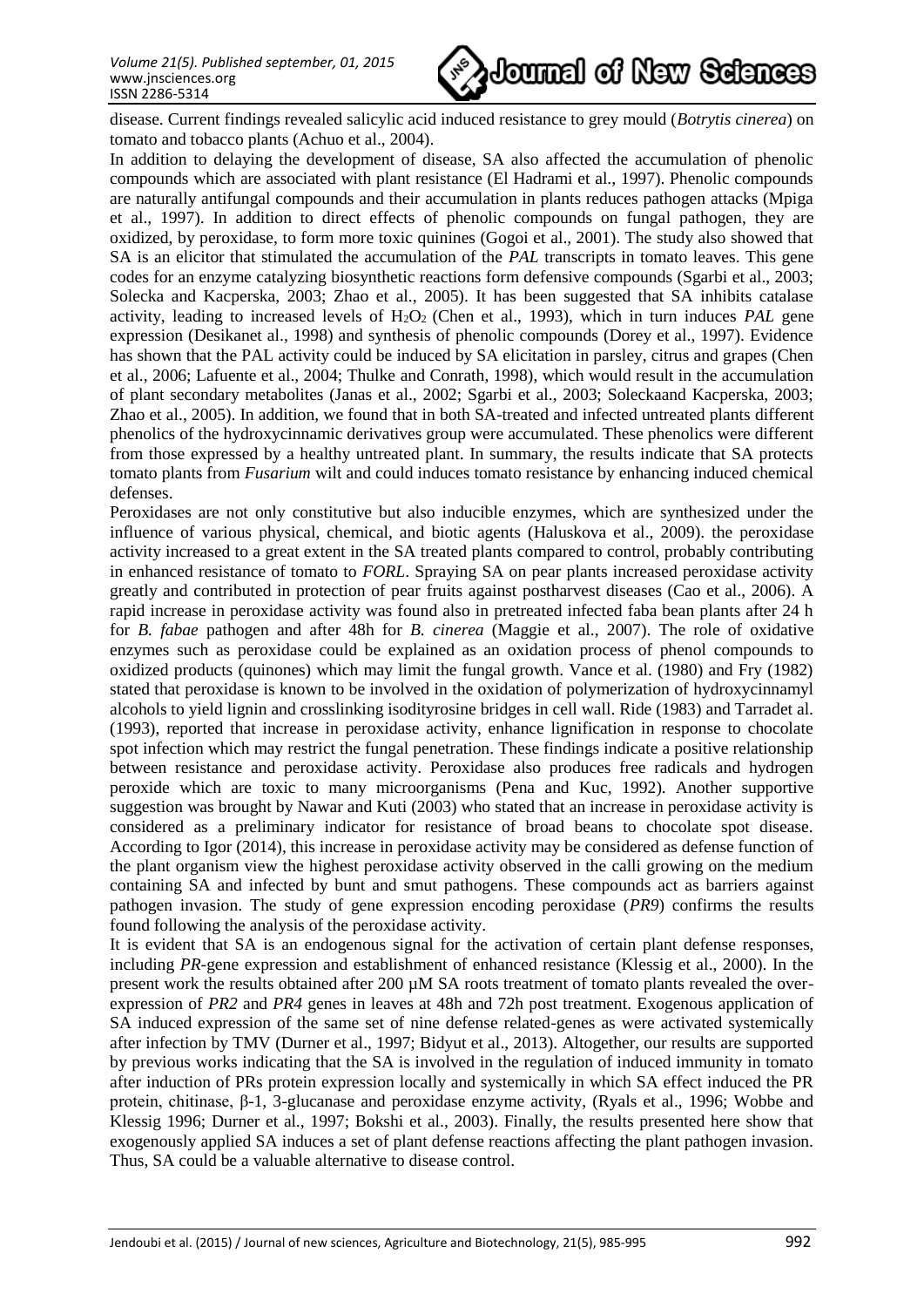

#### **5. References**

- **Achuo, E.A.,Audenaert, K.,Meziane, H., and Hofte, M. (2004).** The salicylic acid dependent defense pathway is effective against different pathogens in tomato and tobacco. *Plant Pathology*, 53, 65-72.
- **Benhamou, N.and Bélanger, R. (1998)**. Benzothiadiazole-Mediated Induced Resistance to *Fusariumoxysporum f. sp. radicis-lycopersici*in Tomato. *Plant Physiol,* 118, 1203-1212.
- **Benhamou, N., (1996).** Elicitor-induced plant defence pathways. Trends Plant Sci, 1,233-240.
- **Benhamou, N., Lafontaine, P. J., and Nicole, M. (1994).** Induction of systemic resistance to fausarium crown and root rot in tomato plants by seed treatment with chitosan. *Phytopathology,* 84, 1432-1444.
- **Bidyut, N., and Sinha B. S. P. (2013).**Mechanism of action of salicylic acid during defense response of plant.*IndianJ.Sci.Res*, 4(1), 101-104.
- **Bokshi, A.I., Morris,S.C.,andDeverall, B.J. (2003).** Effects of benzothiadiazole and acetylsalicylic acid on β-1, 3-glucanase activity and disease resistance in potato.*Plant Pathology*, 52, 22-27.
- **Cao, J., Zeng, K., and Jiang, W. (2006).** Enhancement of postharvest disease resistance in Ya Li pear (Pyrusbretschneideri) fruit by salicylic acid sprays on the trees during fruit growth, *Eur. J. Plant Pathol.*, 114, 363-370.
- **Chen, J.Y., Wen, P.F., Kong, W.F., Pan, Q.H., Zhan, J.C., Li, J.M., Wan, S.B., and Huang, W.D. (2006).** Effect of salicylic acid on phenylpropanoids and phenylalanine ammonialyase in harvested grape berries. *Postharvest Biol. Technol*, 40, 64-72.
- **Chen Z., Silva,S., and Klessig, D. (1993)**. Active oxygen species in the induction of plant systemic acquired resistance by salicylic acid*. Science,* 262, 1883-1886.
- **Coquoz, J.L., Buchala, A. J., Meuwly, P., and Métraux, J.-P. (1995).** Arachidonic acid induces local but not systemic synthesis of salicylic acid and confers systemic resistance in potato plants to *Phytophthorainfestans* and *Alternariasolani*. *Phytopathology,* 85, 1219-1224.
- **Daniel, O.J.A., Marleide, M.A. L., Luciane, V. R., and Márcia, V. S. (2008)**. Differential gene expression, induced by salicylic acid and f. sp. infection, in tomato. *Pesq.agropec. Bras, Brasília*, 431017-1023.
- **Dixon, R.A., Paiva, N.L., (1995).** Stress-induced phenylpropanoids metabolism. *Plant Cell*, 7, 1085–1097.
- **Desikan, R., Reynolds, A., Hancock,J.T., and . Neill, S.J,(1998)**. Harpin and hydrogen peroxide both initiate programmed cell death but have differential effects on defense gene expression in Arabidopsis suspension cultures. *Biochemistry Journal,* 330, 115-120.
- **Dorey S., Baillieul, F., Pierrel, M.A., Saindrenan, P., Fritig, B., and Kauffmann, S.(1997).** Spatial and temporal induction of cell death, defence genes, and accumulation of salicylic acid in tobacco leaves reacting hypersensitively to a fungal glycoprotein elicitor. *Molecular Plant-Microbe Interactions,* 11, 1102–1109.
- **Durner, J., Shah,J.,and Klessig, D.F.(1997).** Salicylic acid and disease resistance inplants.*Trends in Plant Science,* 2, 266-274.
- **EL Hadrami, I., and d'Auzac, J. (1992)**. Effects of growth regulators on polyamine content and peroxidase activity in *Heveabrasilensis* callus. *Ann. Bot,* 69,323-325.
- **El Hadrami, I., Ramos, T., El Bellaj, M., El Idrissi-Tourane, A., and Macheix, J.J. (1997).** A sinapic derivative as induced defense compound of date palm against Fusariumoxysporumf.sp.albedinis, the agent causing bayoud disease.*J Phytopathology*, 145,329-333.
- **Ernesto, P. B., Arjen,T.H., John, W.,van,T.K., Jan, A.L. and van, K. (1998)**. Fungal and plant gene expression during synchronized infection of tomato leaves by *Botrytis cinerea. Eur. J. Plant Pathol.,* 104, 207–220.
- **Fry, S.C. (1982).** Isodityrosine a new amino acid from plant cell wall glycoprotein. *Biochem. J.*, 204, 449-455.
- **Gogoi, R., Singh, D. V., and Srivastava, K. D. (2001)**. Phenols as a biochemical basis of resistance in wheat against karnal bunt. *Plant Pathology*, 50, 470-476.
- **Haluskova, I., Valentovicova, K., Huttova, J., Mistrik, J., and Tamas, L. (2009).** Effect of abiotic stresses on glutathione peroxidase and glutathione S-transferase activity in barley root tips.*PlantPhysiol Biochem*,47,1069-1074.
- **Hayat, Q., Hayat, S., Irfan, M.,and Ahmad, A. (2009).** Effect of exogenous salicylic acid under changing environment: A review. *Environ. Exp. Bot.*, 68,14-25.
- **Idrees, M., Naeem, N., Aftab, T., and Khan, M.M.A.(2011)**. Moinuddin. Salicylic acid mitigates salinity stress by improving antioxidant defense system and enhances vincristine and vinblastine alkaloids production in periwinkle [Catharanthus roseus (L.) G. Don]. *Acta Physiol Plant*,33,987-99.
- **Igor,M., Natalia,T., Olga,S. and Ekaterina, C. (2014).** Salicylic acid increases the defense reaction against bunt and smut pathogens in wheat calli, *Journal of Plant Interactions*, 9, 306-314.
- **Janas, K.M., Cvikrová, M., Palagiewicz, A., Szafranska, K., and Posmyk, M.M.(2002).** Constitutive elevated accumulation of phenylpropanoids in soybean roots at low temperature. *Plant Sci*, 163, 369-373.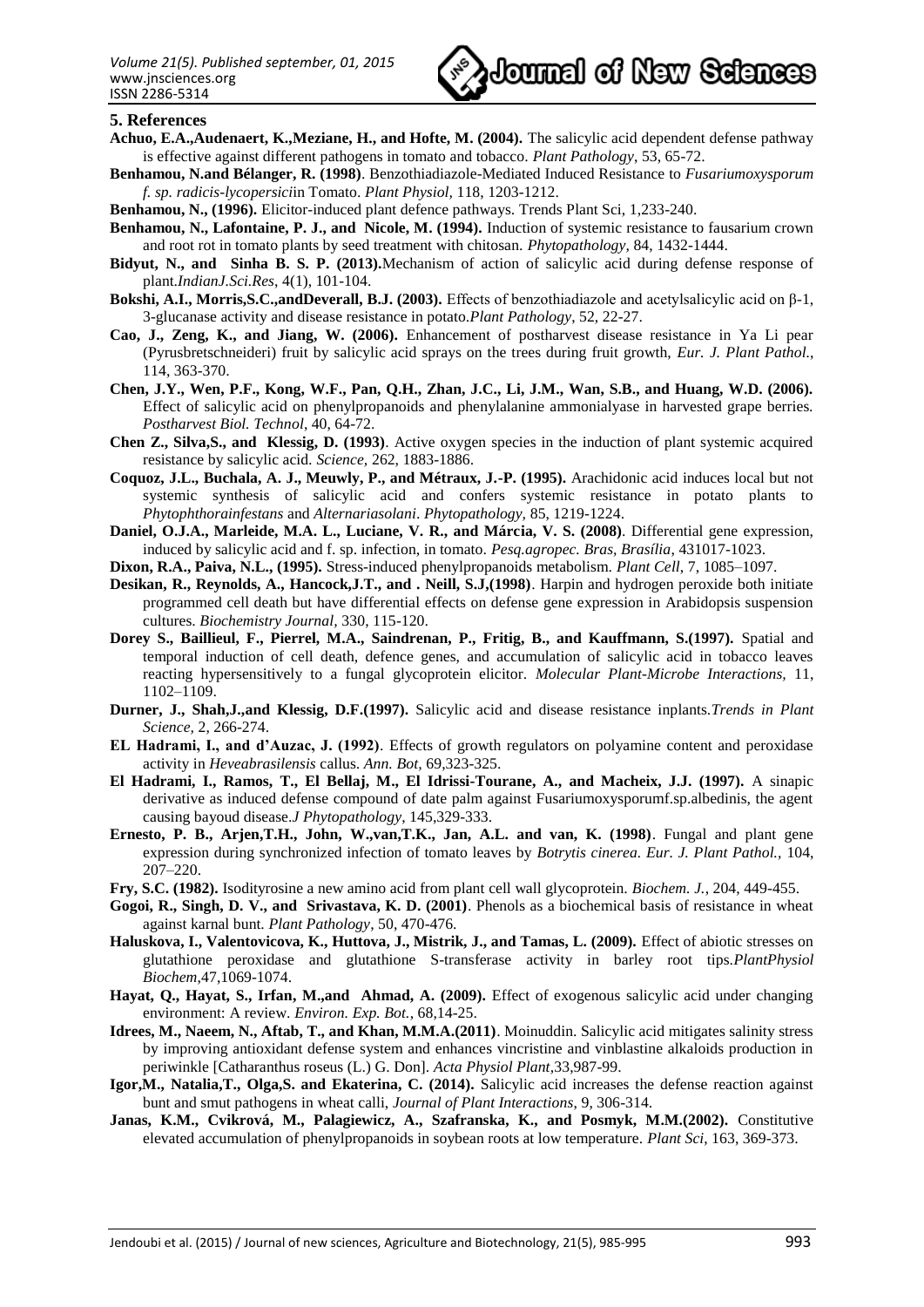

- **Juane,D., Guowei, W., Zongsuo, L. (2010)**. Accumulation of salicylic acid-induced phenolic compounds and raised activities of secondary metabolic and antioxidative enzymes in Salvia miltiorrhiza cell culture.*Journal of Biotechnology*, 148, 99-104.
- **Kauss, H., Theisinger-Hinkel, E.,MindermannR., and Conrath, U. (1992).** Dichloroisonicotinic and salycilic acid, inducers of systemic acquired resistance,enhance fungal elicitor responses in parsley.*cells.Plant Journal*, 2, 655-660.
- **Klessig, D.F., Durner, J., Noad, R., Navarre, D.A., Wendehenne, D., Kumar, D., Zhou, J.M., Shah,J.,Zhang, S., Kachroo, P., Trifa, Y., Pontier D., Lam E. and Silva, H. (2000).** Nitric oxide and salicylic acid signaling in plant defense*. Proc. Natl Acad. Sci.*, 8849-8855.
- Lafuente, M.T., Sala, J.M., Zacarias, L. (2004). Active oxygen detoxifying enzymes and phenylalanine ammonia-lyase in the ethylene-induced chilling tolerance in citrus fruit.*J.Agric. Food Chem*. 52, 3606- 3611.
- **Maggie, E.M.H.,Saieda, S., El-Abbasi,I.H.,andMikhail, M.S. (2007).** Changes in Peroxidase Activity Due to Resistance Induced Against Faba Bean Chocolate Spot Disease. *Egypt. J. Phytopathol*, 35, 35-48.

**Métraux, J.P., Nawrath, C., and Genoud T. (2002).** Systemic acquired resistance.*Euphytica*, 124, 237-243.

- **Métraux, J.P., and Raskin, I.(1993).** Role of phenolics in plant disease resistance. In: Biotechnology in plant Disease Control. New York: Wiley-Liss Inc.
- **Mpiga, P., Belange, R. R., Paulitz, T. C., and Benhamou, N. (1997).** Increased resistance to *Fusariumoxysporum*f.sp*. radis– lycopersici* in tomato plants treated with the endophytic bacterium Pseudomonas fluorescens strain 63-28. *Physiological and Molecular Plant Pathology*, 50, 301-320.
- **Nawar, H.F., and Kuti, J.D. (2003).** Wyerone acid phytoalexin synthesis and peroxidase activity as markers for resistance of broad beans to chocolate spot disease.*J.Phytopathol*, 151, 564-570.
- **Pena, M., and Kuc, J.A. (1992).** Peroxidase-generated hydrogen peroxidase as a source of antifungal activity *in vitro* and on tobacco leaf disks.*Phytopathology*, 82,696-699.
- **Ragiba, M., Vamsi, J. N., Hyeonju L., Harold, N. T., Yanhong, D., and Jyoti, S. (2012).** Salicylic Acid Regulates Basal Resistance to Fusarium Head Blight in Wheat. *The American Phytopathological Society*, 25, 431-439.
- **Raskin, I. (1992).** Role of salicylic acid in plants. *Ann.Rev. of Plant Pysiol.and PlantMol. Biol.*, 43, 439-463.
- **Ride, J.P. (1983).** Cell walls and other structural barriers in defence. In: J.A. Calloz (ed.),*Biochemical Plant Pathology*., . New York, USA: John Wiley and Sons.
- **Ryals, J.A., Neunschwander, U.H., Willits, M.G., Molina, A.,Steiner, H.Y., and Hunt,M.D. (1996).**  Systemic acquired resistance. *Plant Cell*, 8, 1809-1819.
- **Saikia, S., Singh, T., Kumar, R., Srivastava, J., Srivastava, A.K., Singh, K., and Arora, D.K. (2003).** Role of salicylic acid in systemic resistance induced by *Pseudomonas fluorescens* against *Fusarium oxysporum* f. sp. *ciceri* in chickpea. *Microbiol. Res.*, 158, 203-213.
- **Sgarbi, E., Fornasiero, R.B., Lins, A.P., and Bonatti, P.M. (2003).** Phenol metabolism is differentially affected by ozone in two cell lines from grape (*Vitis vinifera L*.) leaf. *Plant Sci.*, 165, 951-957.
- **Sharma, H.C., Sujana, G, and Rao, DM (2009).** Morphological and chemical components of resistance to pod borer, *Helicoverpaarmigera* in wild relatives of pigeonpea.*Arthropod.Plant Interactions*, 3, 151-161.
- **Solecka, D., and Kacperska, A. (2003).** Phenylpropanoid deficiency affects the course of plant acclimation to cold. *Physiol. Plantarum*, 119, 253-262.
- **Song, W., Zhou, L., Yang, C., Cao, X., Zhang, L., and Liu, X. (2004).** Tomato *Fusarium*wilt and its chemical control strategies in a hydroponic system.*Crop Protection,* 23,243-247.
- **Spletzer, M.E. Enyedi, A.J. (1999).** Salicylic acid induces resistance to Alternariasolani in hydroponically grown tomato. *Phytopathology*, 89, 722-727.
- **Sudhamony, M., Nirupama, M., and Adinpunya, M. (2009)**. Salicilic acid-induced resistance to *Fusariumoxysporum* f. sp. *Lycopersici*intomato.*Plant Physiology and Biochemistry*, 47, 642-649.
- **Tarred, A.M., El-Hyatemy, Y.Y.,andOmar, S.A. (1993).** Wyerone derivatives and activities of peroxidase and polyphenol oxidase in faba bean leaves as induced by chocolate spot disease. *Plant Sci*., 89, 161-165.
- **Thulke, O., and Conrath, U., (1998).** Salicylic acid has a dual role in the activation of defenserelated genes in parsley. *Plant J.*, 14, 35-42.
- **Vakalounakis, D.J. and Fragkiadakis G.A. (1999).** Genetic diversity of *Fusariumoxysporum*isolates from cucumber: differentiation by pathogenicity,vegetative compatibility and RAPD fingerprinting. *Phytopathology*, 89,161-168.
- **Vance, C.P., Kirk, T.K.,andSherwood, R.T. (1980).** Lignification as a mechanism of disease resistance.*Annu. Rev. Phytopathol*., 18, 259-288.
- **Van Kan, J.A.L., Cozijnsen, T., Danhash,N., and . De Wit, P.J.G.M. (1995).** Induction of tomato stress protein mRNAs by ethephon, 2, 6-dichloroisonicotinic acid and salycilate.*Plant Molecular Biology*, 27, 1205-1213.